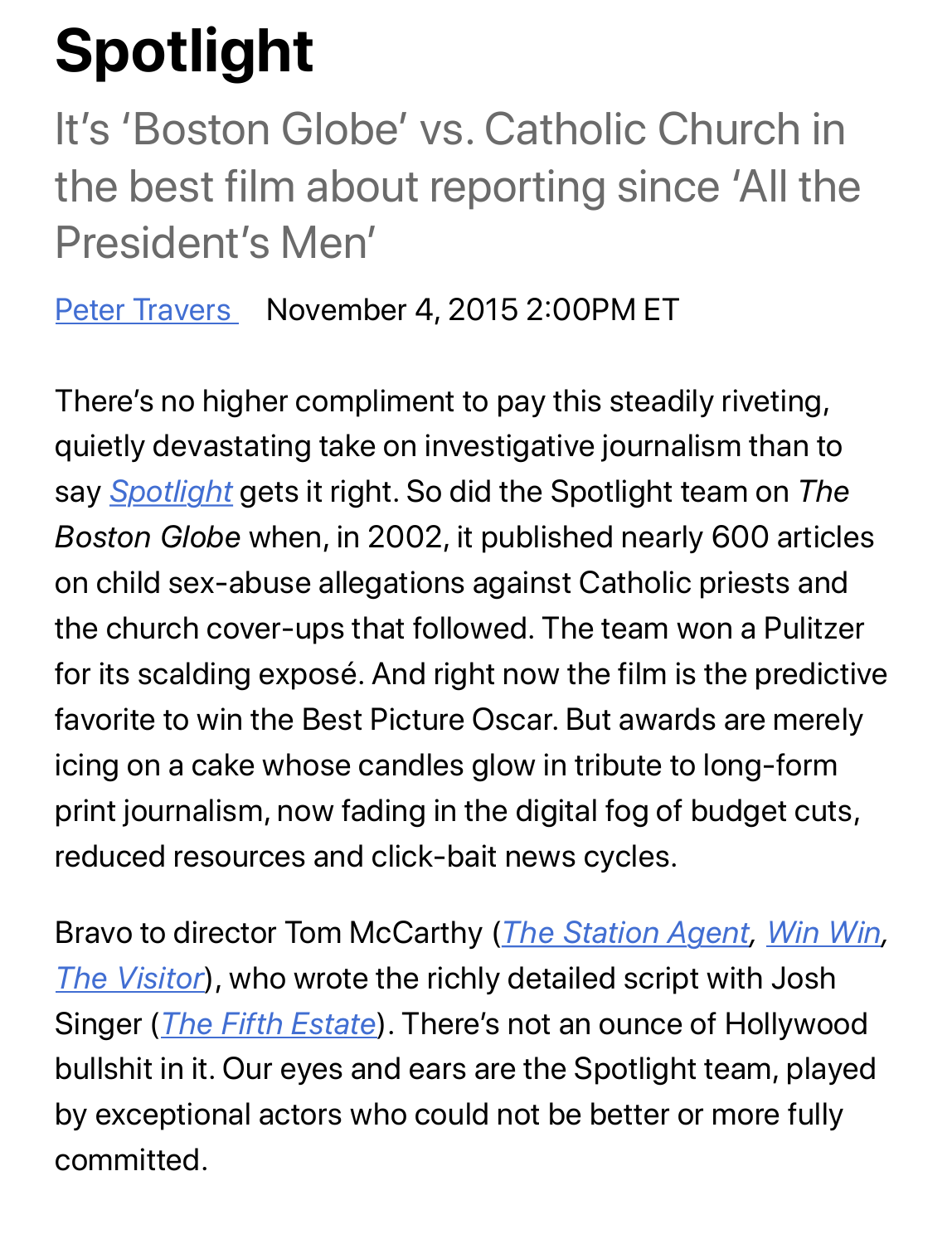Michael Keaton is in peak form as Spotlight editor Walter "Robby" Robinson, [a stickler who](https://www.rollingstone.com/t/mark-ruffalo/) is tough on reporters [Michael Rezendes \(Mark Ruffalo\) and Sacha Pfeiffer \(Rachel](https://www.rollingstone.com/t/rachel-mcadams/) McAdams) and researcher Matt Carroll (Brian d'Arcy James). Robinson is skeptical that his newspaper, whose readers and staffers are largely Irish-Catholic, can tackle the Boston Archdiocese. Caution [also guides](https://www.rollingstone.com/t/john-slattery/) *Globe* deputy managing editor Ben Bradlee Jr. (John Slattery), whose father, *Washington Post* editor Ben Bradlee, risked his job on the Watergate coverage.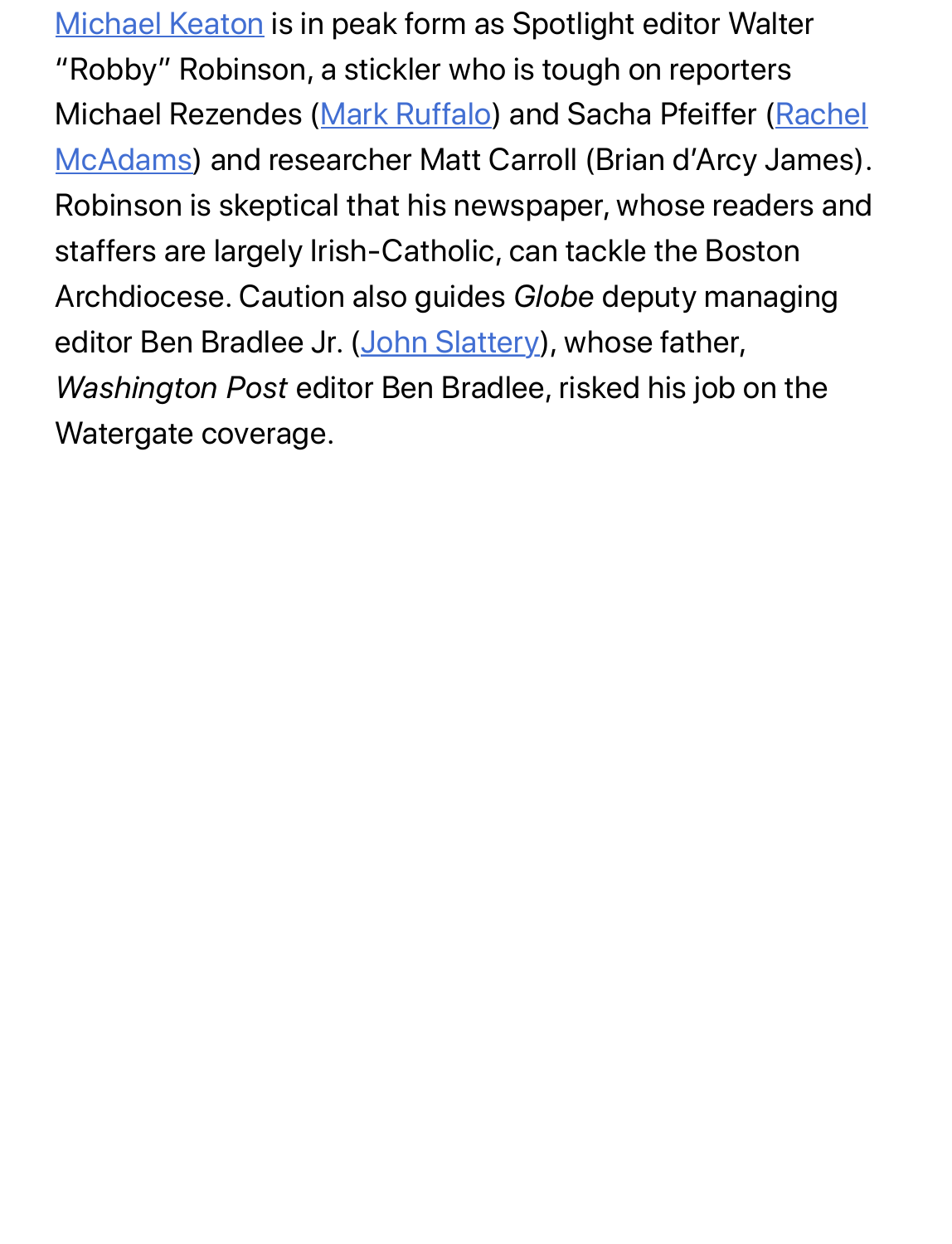

**Top Videos** by *Rolling Stone* **Read More** [Ludacris & Gunna |](http://video.rollingstone.com/previews/bmimMb0E?traffic_source=Connatix) Musicianson Musicians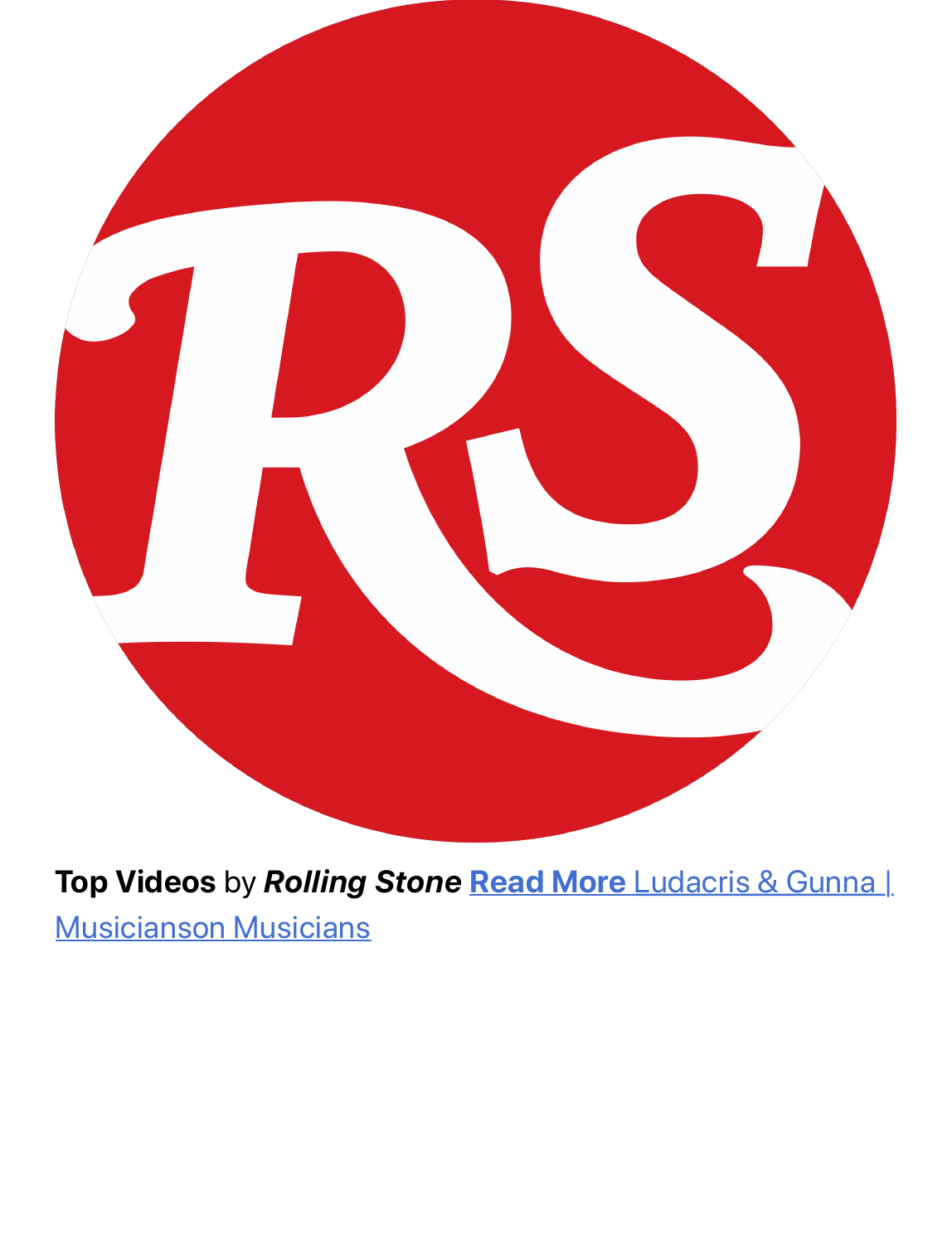

The kick in the ass for Spotlight comes from an outsider: Marty Baron (a terrific Liev Schreiber), the paper's new top editor, a Floridian and the first Jew to call the shots at the *Globe*. Baron rightfully suspects a conspiracy and turns Spotlight loose. McCarthy and camera wizard Masanobu Takayanagi track the grinding work of real reporting. As Carroll, the excellent James digs into sealed records of priests whose crimes are swept aside. Political, social and legal systems are found complicit, including plaintiffs' lawyer Eric MacLeish (Billy Crudup) and Cardinal Bernard Law (Len Cariou). McAdams, sharp and sympathetic, shows us how Pfeiffer draws out details from victims whose childhoods meant sucking the dick of a priest who says he's had a bad day. And Ruffalo is a marvel of purpose as Rezendes hounds